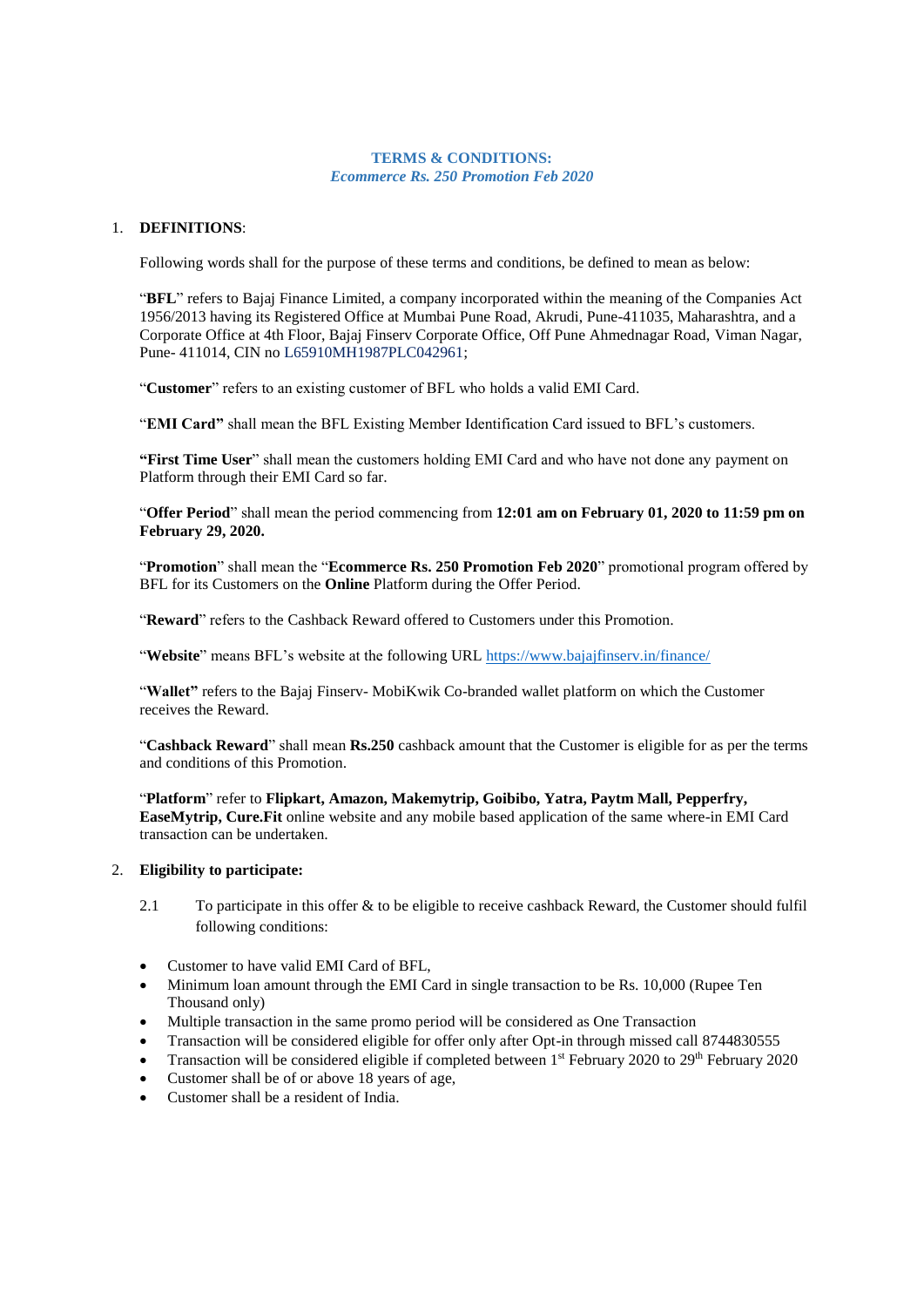# 2.2 Offer Fulfilment:

- Customer will receive Wallet / Account Cash Back only after payment of first EMI.
- Offer fulfilment to happen on or after 15th April 2020.
- Offer fulfilment related information will be communicated to customers through SMS or Email.
- Eligible customers will receive Assured Cash Back amount in Account / Bajaj Finserv Wallet App.

# 3. **Reward and Eligibility to reward:**

## **Reward details:**

Customer who fulfils all the below criteria and such other criteria as mentioned under this Promotion would be eligible to get Reward in their Account/ Wallet.

## **Eligibility Details:**

- 3.1 To participate in this offer & to be eligible to receive cashback Reward, the Customer should fulfil following conditions:
- Customer to have valid EMI Card of BFL,
- Minimum loan amount through the EMI Card in single transaction to be Rs. 10,000 (Rupee Ten Thousand only)
- Multiple transaction in the same promo period will be considered as One Transaction
- Transaction will be considered eligible for offer only after Opt-in through missed call 8744830555
- Transaction will be considered eligible if completed between 1<sup>st</sup> February 2020 to 29<sup>th</sup> February 2020
- Customer shall be of or above 18 years of age,
- Customer shall be a resident of India.

## ❖ Offer Fulfilment:

- Customer will receive Wallet / Account Cash Back only after payment of first EMI.
- Offer fulfilment to happen on or after 15th April 2020.
- Offer fulfilment related information will be communicated to customers through SMS or Email.
- Eligible customers will receive Assured Cash Back amount in Account / Bajaj Finserv Wallet App.
- 3.2 Incomplete / rejected / cancelled/ invalid / returned /disputed/unauthorized/fraudulent transactions will not be considered for the Promotion
- 3.3 This Promotion is valid for transactions done at the Platform only.

## 4. **Fulfilment of Reward:**

- 4.1 Under this Promotion, customer eligible for Reward will be communicated cashback through SMS/ Emailer on their registered mobile number/email ID within 45 days of first, three (3) successful EMI ('*equated monthly instalment*') payments of the loan amount.
- 4.2 Eligible customer shall receive a **'**Promo Code' through SMS/Emailer. The Promo Code shall carry a validity period of 7 days of usage. Promo Code can be used in "*Add Money*" section of Wallet for redemption of Reward. The Reward Amount Would be credited in Wallet of the Customer.
- 4.3 The usage of the Reward shall be governed by the applicable terms and conditions governing the Wallet which will be in addition to these terms and condition. BFL shall have no responsibility whatsoever in connection with the usage of the Reward through Wallet.
- 4.4 The Reward cannot be transferred to the customers bank account through the Wallet.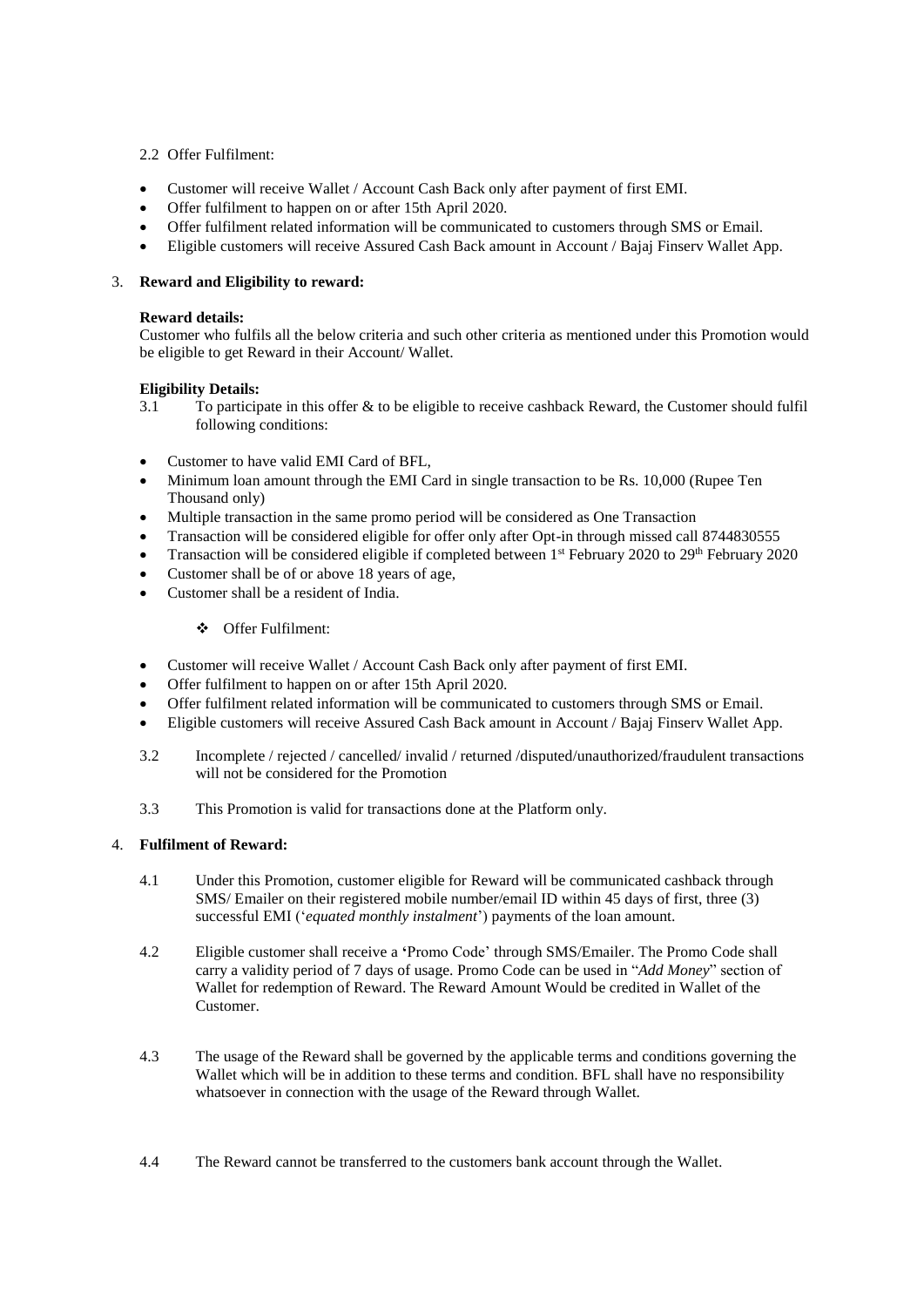# 5. **Other Conditions:**

- 5.1 The Promotion and the Rewards are available at the sole discretion of BFL and subject to changes as deemed fit by BFL, without any prior notice.
- 5.2 Participating in this Promotion is voluntary and the Customer is not bound to participate in this Promotion. There is no compensation for non-participation in the Promotion under any circumstances whatsoever.
- 5.3 Where the Customer has provided any incorrect information at the time of registration for the Promotion and/or at the time of collecting his/her Reward, then his/her selection is subject to cancellation without notice, at the sole discretion of BFL
- 5.4 All applicable taxes, fees and levies (excluding 'gift' tax or tax deducted at source, where applicable) will need to be solely paid by the Customer(s).
- 5.5 The tax deducted at source in respect of the Reward, where applicable, shall be paid by BFL.
- 5.6 BFL will not be responsible or liable in case the Promotion is not configured or could not be availed due to malfunction, delay, traffic congestion on any telephone network or line, computer on-line system, servers or providers, computer equipment, software, or website.
- 5.7 The Promotion is not available to the customer in the state of Tamil Nadu.
- 5.8 This Promotion is a special offer for BFL Customers only and nothing contained herein shall prejudice or affect the terms and conditions of the EMI Card. These terms and conditions shall be in addition to and not in derogation to the terms and conditions prescribed by BFL for the loan and/or EMI Card.
- 5.9 Nothing herein amounts as a commitment by BFL to provide further or similar schemes or offers/Promotions.
- 5.10 BFL is not an issuer/provider of the products purchased/services availed by the Customer on the Platform under this Promotion. Accordingly, BFL shall not be responsible for the quality or any assurances and/or representations made in relation to such products/services provided by third parties on the Platform.
- 5.11 Notwithstanding anything herein, BFL shall not at any time be responsible or held liable for any loss, injury, damage or harm suffered by or in connection with, the products/services provided by third parties on the Platform and/or the usage of the Reward.
- 5.12 Disputes, if any, regarding the products purchased or services availed by the Customer on the Platform must be addressed in writing by the Customers directly to concerned owner of the Platform and BFL shall not entertain any communications in this regard.
- 5.13 BFL's decision on all matters relating to the Promotion will be at its absolute discretion and will be final and binding on all participants.
- 5.14 BFL reserves the right to revise these terms and conditions, modify or withdraw this Promotion at any time without prior notice or reason. These terms and conditions prevail over the contents of any brochure or other promotional material advertising the Promotion.